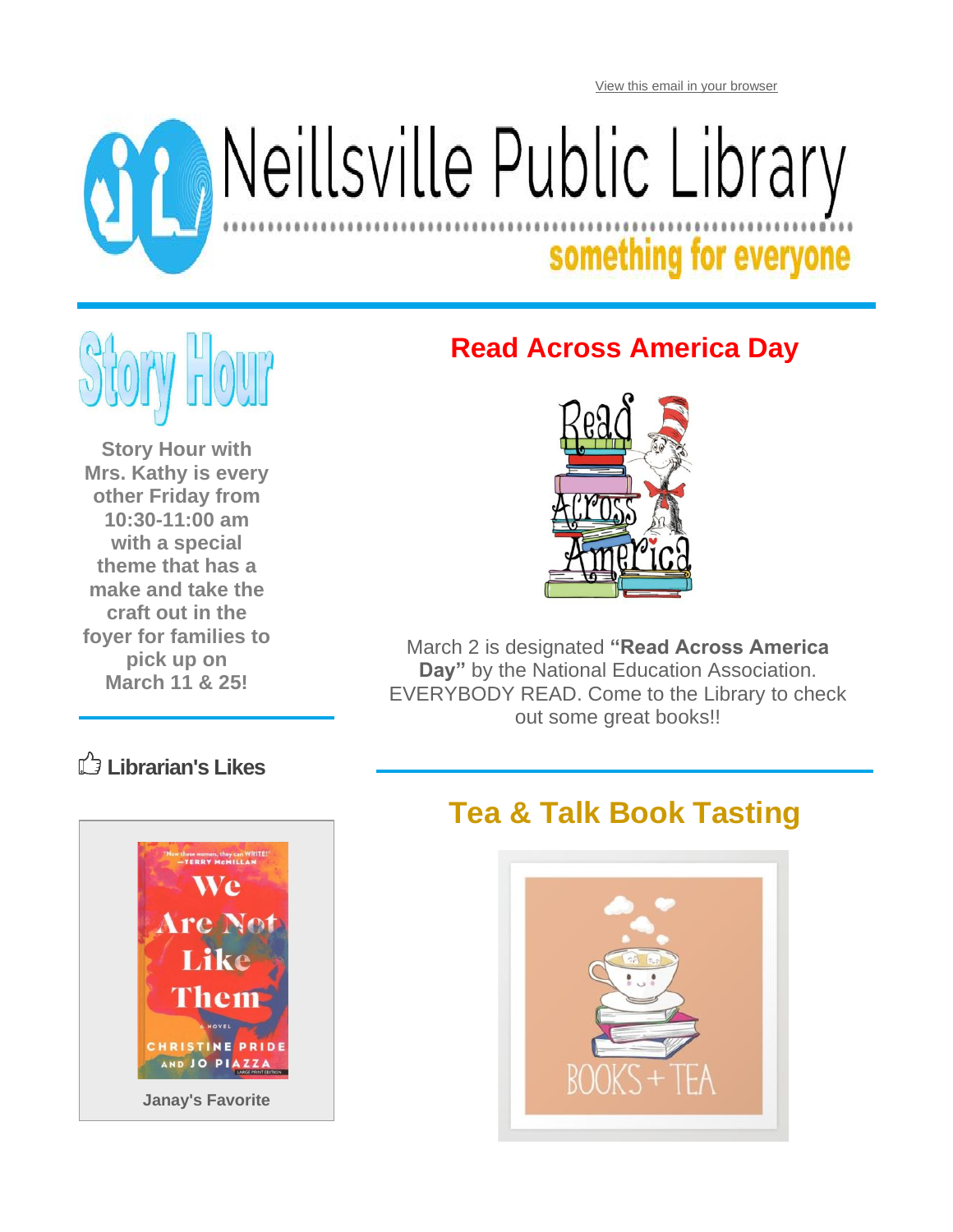

**Kathy's Favorite**



**Leanne's Favorite**





**Barb's Favorite**

**Come in for a Tea & Talk Book Tasting** Find the **GOLD** at the Table and taste new flavors!

When: Saturday, March 19<sup>th</sup> at 10:30 am

**Wha**t: Join us as we expand our literary palate with books and titles across several genres! A menu will be provided for you to record the new flavors and talk with others about the **GOLD** you found at the end of the rainbow!

**Snacks**: an assortment of teas will be served along with sweet treats

> A book tasting is simply an opportunity to expose yourself to new books, genres, or authors that you might not consider otherwise. All genres represented!

## **Sneak Peak**



Something to look forward to. **On Tuesday, March 22 at 5 pm.** we are having another Sneak Peek at the Library. Please come and check out the new materials.

> **Aspen Our New Online Catalog goes live on March 1st**